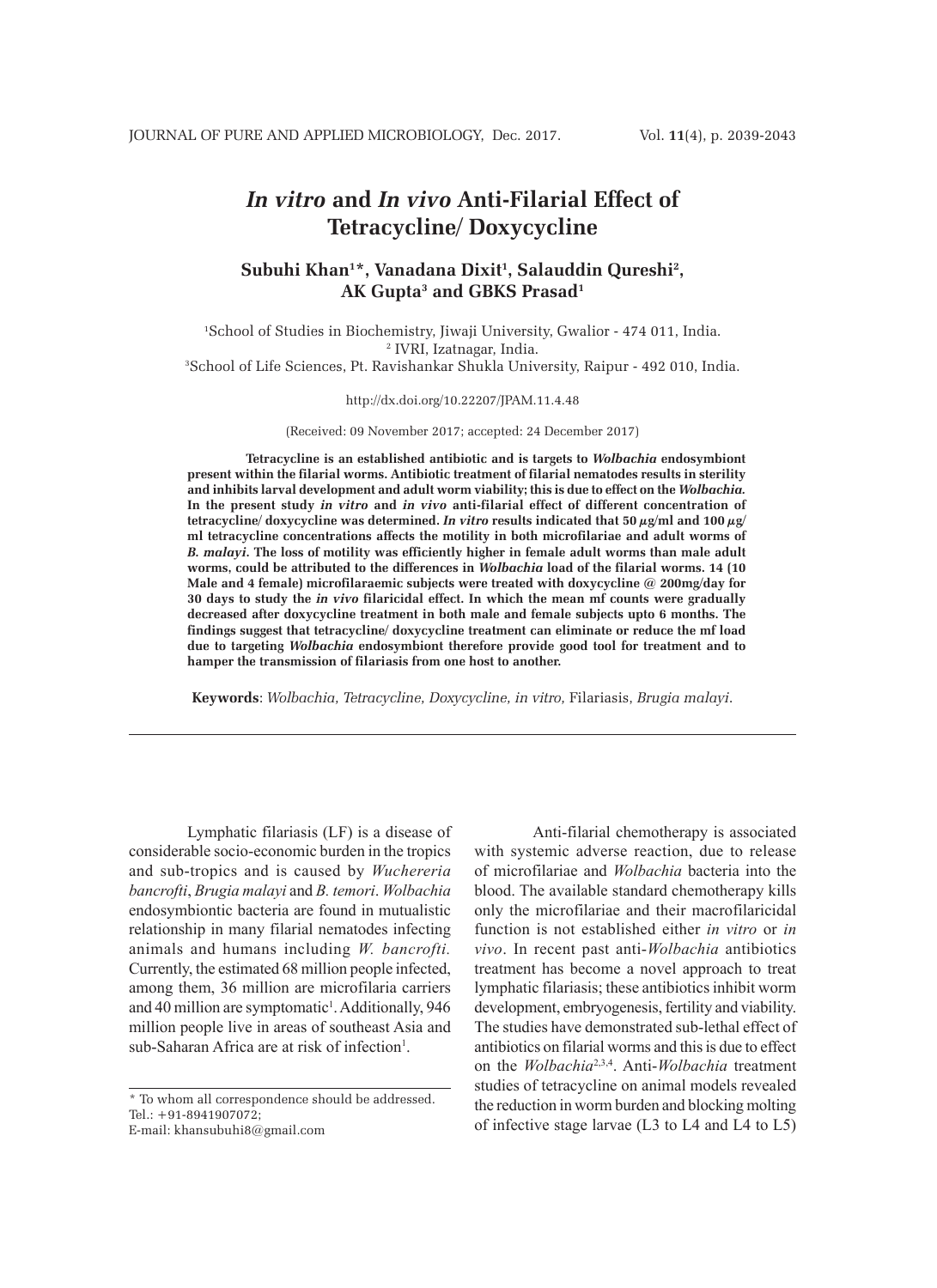as well as causes distortion of male/ female sex ratio $5,6,7$ .

Studies carried out in human subjects for the microfilaricidal and adulticidal effect of doxycycline showed significant reduction in microfilaraemia and antigenaemia after 8 weeks doxycycline treatment<sup>8,9,10,11</sup>. It has been shown that doxycycline treated female worm are sterilized for long term even permanent sterilization and majority of worms (90% in LF) are died<sup>4</sup>. The *in vitro* studies also demonstrated that antibiotics such as doxycycline, oxytetracycline and rifampicin have good activity against *Wolbachia*12,13. Thus different studies conducted on anti-*Wolbachia* treatment *in vivo* (animal and human) and *in vitro* demonstrated lethal effects on filarial parasite viability. The present study aimed to investigate the microfilaricidal and macrofilaricidal effect of tetracycline/ doxycycline *in vitro/ in vivo*.

#### **MATERIALS AND METHODS**

## *In vitro* **anti-filarial studies**

Microfilariae (mf) were obtained from the peritoneal cavity and adult worm collected from the lymphatic tissue of infected *Mastomys natalensis*. Microfilariae and adult worm were washed with RPMI 1640 medium, plated on sterile plastic Petri-plates and incubated at 37°C for 1 h to remove *Mastomys natalensis* peritoneal exudates cells. The mf were collected from Petri-plates, washed with RPMI-1640 medium and used for *in vitro* maintenance. The collected mf separated by nuclepore filtration.

The effect of tetracycline on motility of *B. malayi* mf and adult was carried out in RPMI 1640 medium containing 5% FCS, 2mM L-glutamine, 100µg/ml streptomycin and 100U/ml penicillin. The mf (4000-5000 per well) and L3 (1-5 worms) were distributed in 6-well plate containing various concentrations of tetracycline (10  $\frac{1}{4}$ g/ml, 20  $\frac{1}{4}$ g/ ml, 50  $\frac{1}{4}$ g/ml, 100  $\frac{1}{4}$ g/ml) for mf and (20  $\frac{1}{4}$ g/ ml, 50 ¼g/ml, 100 ¼g/ml) for L3 respectively in RPMI-1640 medium along with control (without tetracycline) and the motility was recorded at define time intervals for mf (upto 249h) and adults (upto 76h) after treatment.

#### *In vivo* **anti-filarial studies**

The study was carried out after taking information consent from filarial and

healthy normal subjects residing in Raipur city, Chhattisgarh, India. A total of 14 microfilaraemic subjects (10 male and 4 female) age group of 14 to 62 were selected for the study. The range mf in 20 µl blood sample in male was 8-17 and in female was 2-40 recorded. The study protocols as well as the use of biological samples from human subjects were approved by the Ethical committee of Jiwaji University, Gwalior, (M.P). The Doxycycline was distributed to selected subjects at a dose of 200 mg/day for 30 days. Before and after treatment a 20 µl finger prick blood samples in duplicate were drawn from each subject between 20:00 to 22:00 hours. Thick smears were made and stained with Giemsa stain. The stained smears were examined under the microscope for mf count.

The adulticidal function of doxycycline was assessed by monitoring the adult movement of *W. bancrofti* in lymph nodes of various organs of the microfilaraemic subjects and one untreated filarial human subject, by Droppler pulse Sonography.

## **RESULTS AND DISCUSSION**

### *In vitro* **effect of tetracycline**

Though the chemotherapy with DEC is a comparatively a cheaper and cost effective but an important drawback associated with DEC is its side effects. The adverse effect of DEC limits its total acceptance by the population thus there is a need to find out safe treatment for LF. The antibiotic tetracycline/ doxycycline target the filarial endosymbiont, *Wolbachia,* opened new vistas for anti-filarial therapy. The microfilaricidal as well as macrofilaricidal function of tetracycline has been demonstrated *in vitro*<sup>6</sup> and *in vivo* in animal and human subjects $14$ .

Here, the impact of tetracycline exposure at different concentration on mf was studied *in vitro* and loss of mf motility was recorded as drug effectiveness on mf. The results indicated that the loss of motility was very high at concentration of 100µg/ml and 50µg/ml in comparison to 20µg/ml, 10µg/ml and control group [Table 1]. The motility was completely lost with increased exposure time (144h and 214h) in 100µg/ml and 50µg/ml concentration treated mf group. There was no notable difference in the motility loss in 10µg/ml treated mf group and in control group. Therefore, it revealed that the drug tetracycline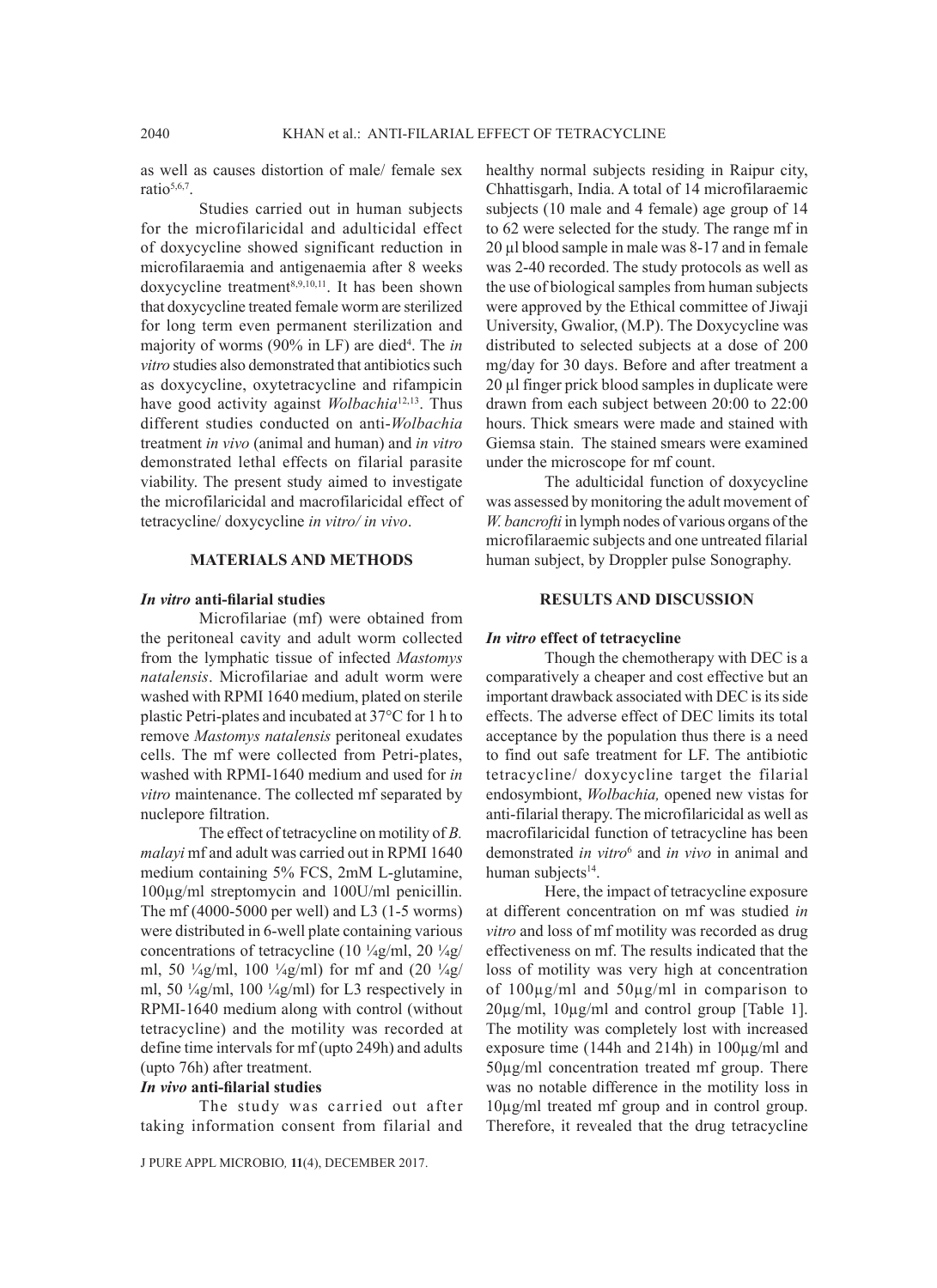is highly microfilaricidal in nature and the effect was found dose dependent. Previous *in vitro* and *in vivo* Anti-*Wolbachia* treatment studies demonstrated the lethal effects of tetracycline on filarial parasite viability<sup>2,3,11</sup>. Similarly the treatment with tetracycline effectively blocks embryo development in two filarial nematodes namely *B. pahangi* and *D. immitis*13.

The *in vitro* effect of different tetracycline concentrations on adult worms was showed that loss of motility was higher in 100µg/ml and 50µg/ ml at 36h after treatment [Table 2]. The sex wise

Tetracycline Period of exposure in hours conc. / ml 0h 36h 60h 84h 108h 120h 132h 144h 156h 168h 180h 192h 214h 234h 249h  $100\mu$ g 4+ 3+ 2+ 2+ 1+ 1+ 1+ - - - - - - - - -50µg 4+ 4+ 4+ 4+ 3+ 2+ 2+ 1+ 1+ 1+ 1+ +/- - - - 20µg 4+ 4+ 4+ 4+ 4+ 4+ 3+ 3+ 3+ 3+ 3+ 3+ 2+ 2+ 2+ 10 µg 4+ 4+ 4+ 4+ 4+ 4+ 4+ 4+ 4+ 4+ 4+ 4+ 3+ 3+ 3+ Control 4+ 4+ 4+ 4+ 4+ 4+ 4+ 4+ 4+ 4+ 4+ 4+ 4+ 4+ 3+

**Table 1.** Effect of tetracycline on the motility of microfilariae of Brugia malayi

 $4+ = 76-100\%$  motility,  $3+ = 51-75\%$  motility,  $2+ = 26-50\%$  motility,  $1+ = 11-25\%$  motility,

 $+/- = 1-10\%$  motility,  $- =0\%$  motility

**Table 2.** Effect of tetracycline on motility of adult worms of *Brugia malayi*

| Tetracycline | <b>Sex</b> | Period of exposure in hours |      |       |                |  |
|--------------|------------|-----------------------------|------|-------|----------------|--|
| conc. $/$ ml |            | 0 h                         | 36h  | 56h   | 76h            |  |
| $100\mu$ g   | Male       | $4+$                        | $3+$ | $1+$  | $1+$           |  |
|              | Female     | $4+$                        | $2+$ |       | $\overline{a}$ |  |
| $50\mu$ g    | Male       | $4+$                        | $3+$ | $1+$  | $1+$           |  |
|              | Female     | $4+$                        | $3+$ | $+/-$ |                |  |
| $20\mu$ g    | Male       | $4+$                        | $4+$ | $3+$  | $3+$           |  |
|              | Female     | $4+$                        | $3+$ | $1+$  | $+/-$          |  |
| Control      | Male       | $4+$                        | $4+$ | $3+$  | $3+$           |  |
|              | Female     | $4+$                        | $4+$ | $3+$  | $3+$           |  |

 $4+ = 76-100\%$  motility  $3+ = 51-75\%$  motility

 $2+ = 26-50$  % motility  $1+ = 11-25$ % motility

 $+/- = 1-10\%$  motility  $- =0\%$  motility

analysis showed that the motility was remaining higher  $(51-75%)$  in male and lower  $(26-50%)$  in female at 36h of 100 µg/ml treatments. After 36 h the motility was gradually decreases in both male and female worms and is completely lost in female worms at 56h of exposure. But in male worms motility was remained upto 11-25% at 56h of exposure and remains the same at 76h of 100 µg/ml treatments. As the concentration of drug decreases the motility was inhibited both male and female but intensity was very low. In comparison to male, the motility of female adult worms was completely lost after 56h at 50 µg/ml tetracycline concentration. The loss of motility was efficiently higher in female adult worms than male adult worms at all tetracycline concentrations tested.

**Table 3.** Effect of Doxycycline therapy on microfilaraemic subjects

| <b>Observations</b>      | Group  | <b>Before</b>  | After treatment |                |                |                 |         |
|--------------------------|--------|----------------|-----------------|----------------|----------------|-----------------|---------|
|                          |        | treatment      | 1 month         | 2 month        | 3 month        | 4 month         | 6 month |
| No. Positive for mf      | Male   | 10             | 10              | 10             | 08             | 08              | 08      |
|                          | Female | 04             | 04              | 04             | 04             | 04              | 04      |
| No. successfully treated | Male   | 10             | 10              | 10             | 10             | 10              | 10      |
|                          | Female | 04             | 04              | 04             | 04             | 04              | 04      |
| Completely cured         | Male   | 0 <sub>0</sub> | 0 <sub>0</sub>  | 0 <sub>0</sub> | 02             | 02              | 02      |
|                          | Female | 0 <sub>0</sub> | 00              | 0 <sub>0</sub> | 0 <sup>0</sup> | 00 <sup>2</sup> | 00      |
| Mean Mf                  | Male   | 9.8            | 3.14            | 1.5            | 0.3            | 0.3             | 0.3     |
|                          | Female | 20             | 14.75           | 12.8           | 7.3            | 7.5             | 5.5     |

J PURE APPL MICROBIO*,* **11**(4), DECEMBER 2017.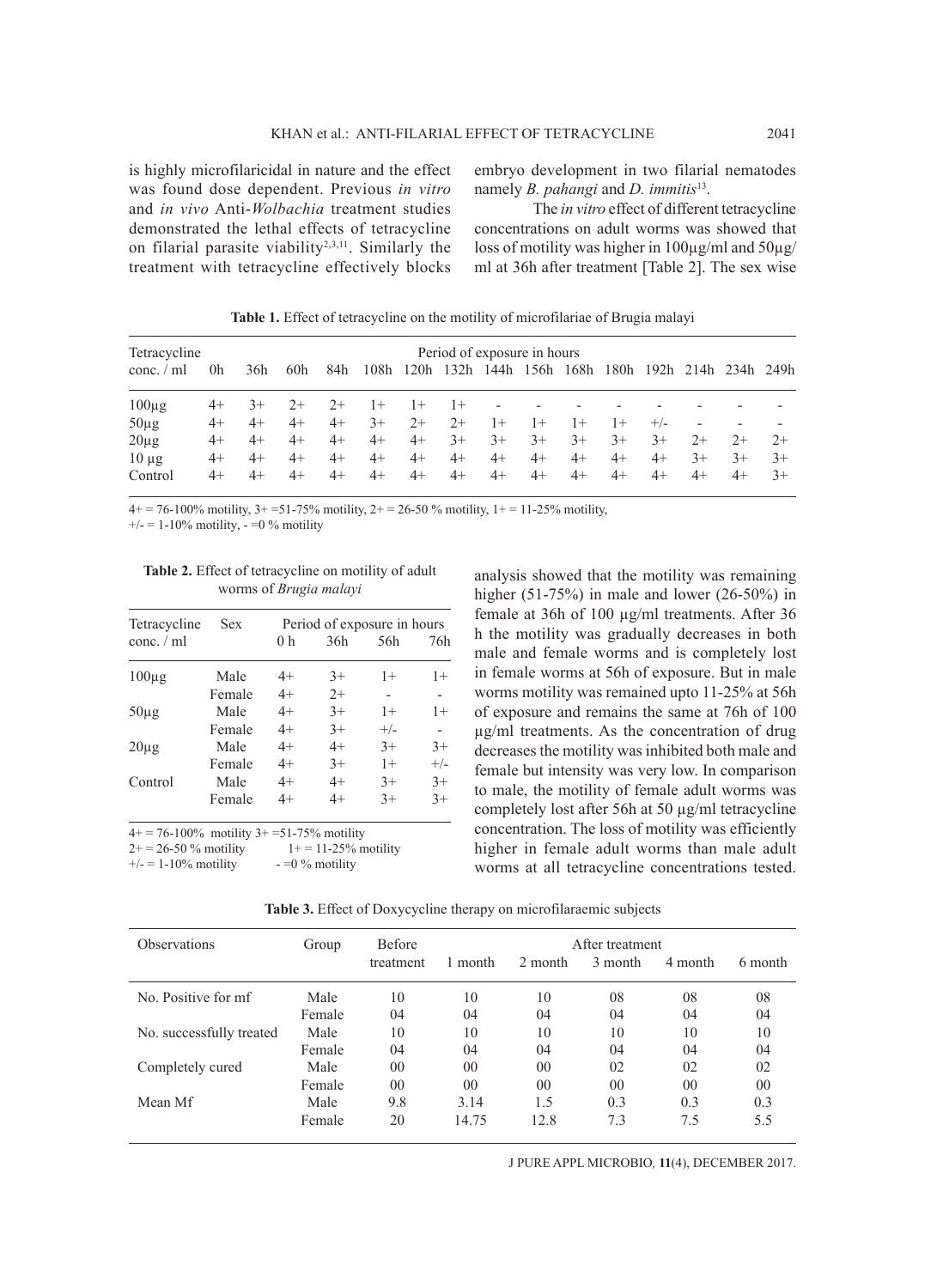It was indicated that the effect of tetracycline on adult filarial worms was more rapid in comparison to its effect on mf and it was gender dependent also. Thus tetracycline is an established antibiotic and is targeted to *Wolbachia* bacteria present within the filarial worms<sup>15</sup>. The gender dependent difference in adult filaricidal effect of tetracycline could be attributed to the differences in *Wolbachia* load of the filarial worms. The findings of Foster *et al*16 supported our observation that the female worms harbor much higher loads of *Wolbachia* in comparison to their male counter parts. The death of filarial worms following the elimination of *Wolbachia* indicates the inevitable association of these two organisms.

#### *In vivo* **effect of Doxycycline**

Thirty days course of doxycycline (200mg/day) was given to 10 male and 04 female human subjects with mf count 8-17 in male and 2-40 in female and was monitored upto 6 months after treatment. The mean mf count before treatment was 9.8 in male and 20 in female and the mf count decreased substantially in both the groups one month after the start of treatment [Table 3]. In male subjects infection was reduced gradually upto 6 months and it was observed after one month of treatment. Two out of 10 male subjects were found to be negative for mf count from 3rd month of treatment and remained negative during whole observation period (6 month). The gradual decrease in mf count was also observed in case of female subjects [Table 3]. After one month of treatment 14.75 mean mf count was recorded and which was reduced upto 5.5 mean mf count at 6 months after treatment. It was observed that doxycycline treatment effectively reduced the mf load due to targeting endosymbiont *Wolbachia*. These observations are supported by the reports published on killing of *Wolbachia* by doxycycline and subsequent reduction in microfilaraemia<sup>6,13,15,17</sup>. A significant reduction as well as complete elimination of microfilaraemia at 12 months after 6 weeks doxycycline treatment was reported<sup>8,10,11,18</sup>. The double blind field trail of doxycycline (200 mg/ day) for 8 week treatment on infected individuals, almost completely eliminate microfilaraemia, which was sustained for at least 8 to 14 months after treatment<sup>10</sup>. The advantage of the study is that a shorter treatment time (4 weeks) provides a gradual reduction in the mf count. Treatment with

doxycycline/ tetracycline proves a effective tool to check transmission of filariasis from one host to another by lowering the mf load in the peripheral blood of the vertebrate host.

## **ACKNOWLEDGMENTS**

The authors thankful to Head, School of Life Sciences, Pt. Ravishankar Shukla University, Raipur for providing facilities to carry out this study. Thanks also due to the Chairman, Ethics Committee, Jiwaji University, Gwalior for approving the ethical permission to undertake this study. Special thanks to Head, Department of Entomology, DRDE, Gwalior for valuable support.

## **REFERENCES**

- 1. Ramaiah, K.D., Ottesen, E.A. Progress and impact of 13 years of the global programme to eliminate lymphatic filariasis on reducing the burden of filarial disease. *PLoS Negl. Trop. Dis.*, 2014; **8:** e3319.
- 2. Taylor, M.J., Hoerauf, A. *Wolbachia* bacteria of filarial nematodes. *Parasitol. Tod.,* 1999; **15**: 437–42.
- 3. Taylor, M. J., Hoerauf, A. A new approach to the treatment of filariasis. *Cur. Opin. Inf. Dis.*, 2001; **14**: 727–31.
- 4. Hoerauf, A. Filariasis: new drugs and new opportunities for lymphatic filariasis and onchocerciasis. *Curr. Opin. Infect. Dis.*, 2008; **21**: 673–681.
- 5. Hoerauf, A., Nissen-Pahle, K., Schmetz, C., Henkle-Duhrsen, K., Blaxter, M.L., *et al*. Tetracycline therapy targets intracellular bacteria in the filarial nematode *Litomosoides sigmodontis* and results in filarial infertility. *J. Clin. Inv.,* 1999; **103**: 11-18.
- 6. Smith, H., Rajan, T.V. Tetracycline inhibits development of the infective-stage larvae of filarial nematodes *in vitro*. *Exp. Parasitol.*, 2000; **95**: 265–70.
- 7. Rao, R., Weil, G. J. *In vitro* effects of antibiotics on *Brugia malayi* worm survival and reproduction. *J. Parasitol.,* 2002; **88**(3):605-11.
- 8. Hoerauf, A., Mand, S., Volkmann, L., Buttner, M., Marfo-Debrekyei, Y., *et al*. Doxycycline in the treatment of human Onchocerciasis: Kinetics of *Wolbachia* endobacteria reduction and of inhibition of embryogenesis in female Onchocerca worms. *Micro. Infect.,* 2003; **5**: 261–273.

9. Molyneux, D.H., Bradley, M., Hoerauf, A.,

J PURE APPL MICROBIO*,* **11**(4), DECEMBER 2017.